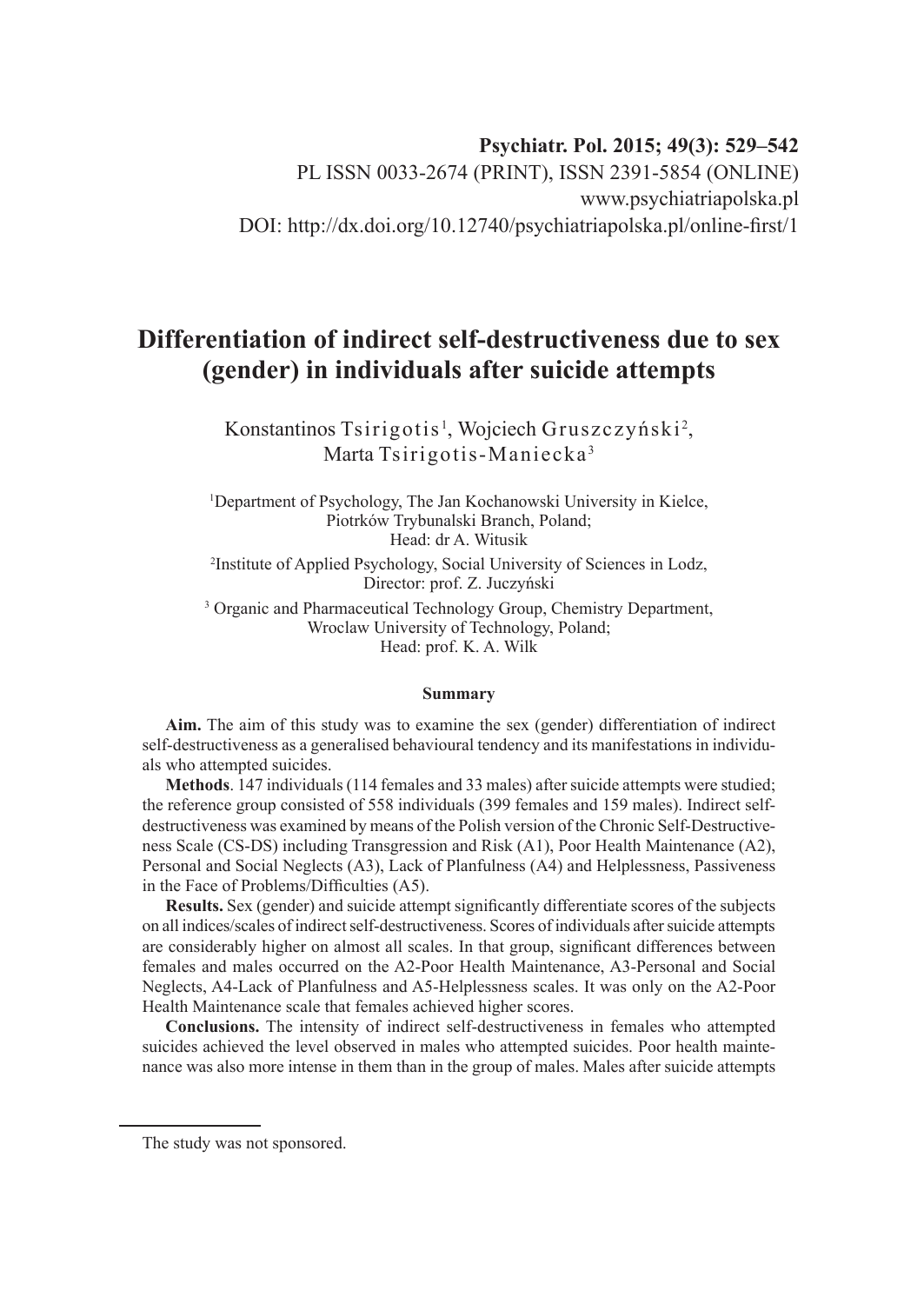displayed the lowest poor health maintenance. Results of this study may have preventive and therapeutic implications.

# **Introduction**

Behaviour (activities, actions) of the human being may have consequences other than intended or completely unexpected, or even harmful to an individual himself or herself, irrespective of the degree of awareness of the subject and irrespective of the time perspective (now and immediately *vs.* later) or type of harm (physical *vs.* psychological harm).

A majority of authors most often consider "self-destructive behaviours" to be behaviours categorised as directly self-destructive, i.e. most commonly self-mutilation, self-inflicted injury and attempted or committed suicide. Literature most frequently offers studies on direct self-destructiveness (self-mutilation, self-inflicted injury, attempted suicide, committed suicide) or on specific and separate behaviours being manifestations of what is nowadays referred to as indirect or chronic self-destructiveness. It was found, for example, that direct self-destructiveness in males differs from direct self-destructiveness in females in the population of drug abusers [1, 2]. Until recently, some authors have considered indirect self-destructiveness as a theoretical construct, but recent studies show that it is a clinical phenomenon, and according to some authors even a syndrome.

Kelley defines chronic self-destructiveness as a generalised tendency to undertake behaviours increasing the likelihood of negative and decreasing the likelihood of positive consequences for the subject [3]. For the purposes of this study, it was assumed that indirect/chronic self-destructiveness is behaviours whose likely negative consequence is intermediated by additional factors, while the relationship between the behaviour and harm is perceived as likely. Indirect self-destructiveness understood in such a way comprises both taking and abandoning specific actions; it concerns getting into hazardous and increased-risk situations (active form) or neglecting one's safety or health (passive form). Moreover, indirect self-destructiveness is a form of self-destruction with an extended distance between an action and consequence [4, 5]. There are, in general, several categories of indirectly self-destructive behaviours: transgression and risk, poor health maintenance, personal and social neglects, lack of planfulness as well as helplessness and passiveness in the face of problems/difficulties. Transgression and risk include behaviours violating social norms, such as school rules or principles of community life, as well as risky behaviours undertaken for a momentary pleasure, e.g. driving with bravado, connected with a desire to impress others, feel appreciated, better, noticed, or gambling. That category also comprises succumbing to temptations, impulsiveness and seeking risky excitation. Poor health maintenance encompasses behaviours harmful to one's health, such as excessive eating or drinking, neglecting medical appointments or ignoring physicians' recommendations. Personal and social neglects include, for instance, neglecting one's duties or matters (personally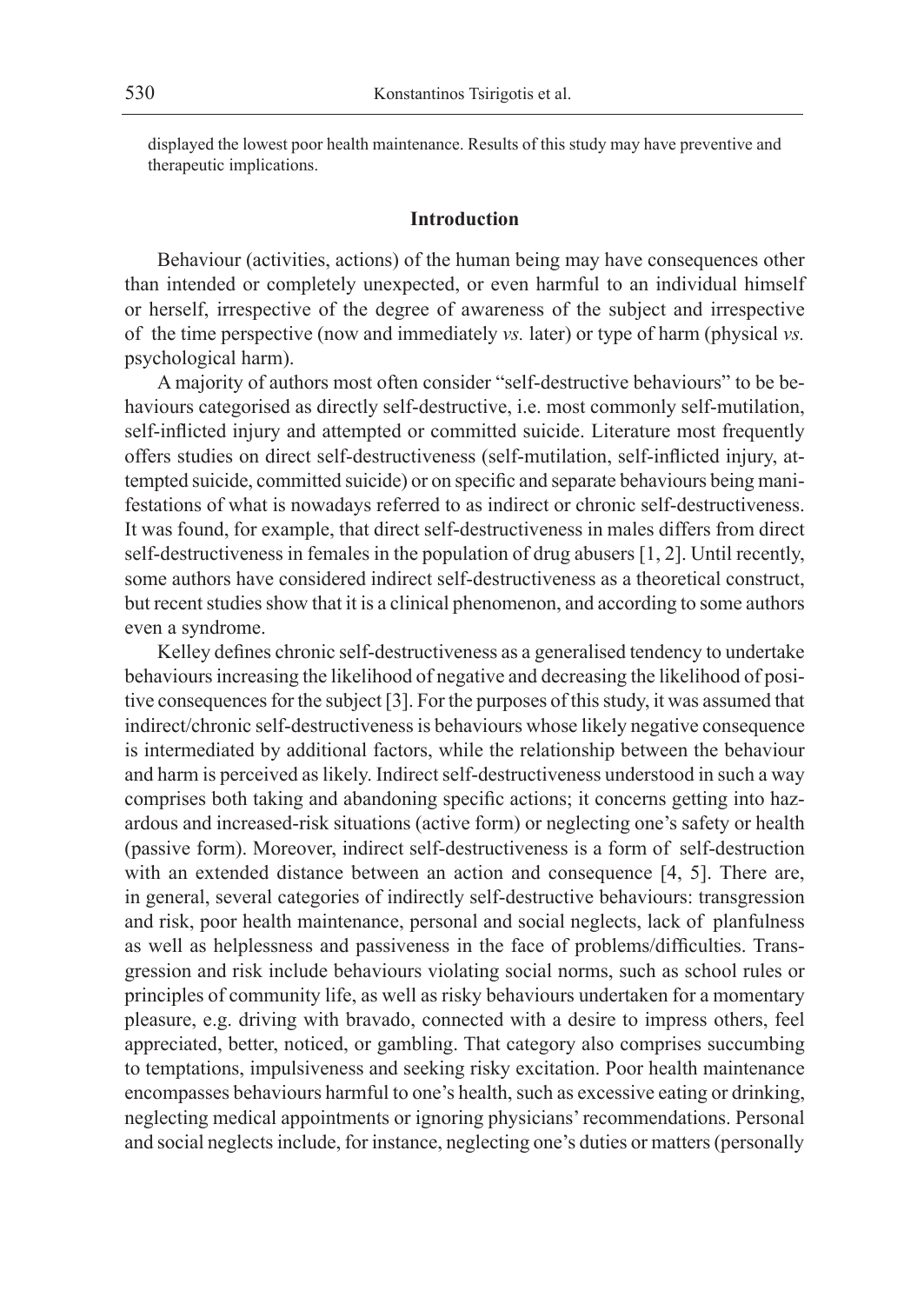and interpersonally) important to the subject. Lack of planfulness consists in acting mainly on the spur of the moment with no further perspective in view. Helplessness and passiveness are giving up an action or not taking it in circumstances where such an action might end suffering or prevent some danger [3-5].

In turn, as far as direct self-destructiveness is concerned, suicide is an important threat to public health worldwide. The issue of suicides is one that has been bothering the humankind and representatives of various science and knowledge disciplines for a long time. That comes as no surprise, considering the fact that in the individual (personal, ontogenetic, intrapsychological) dimension it is an expression of immense suffering of the individual, while in its social dimension-a tragedy for the family and friends as well as loss of a community member and benefit he or she could bring to the society.

The number of suicides has been increasing worldwide, especially in the population of young people and adult males [6-8]. What is more, the number of violent methods of suicide (e.g. hanging) has been on the rise, which means that those more fatal methods contribute to a higher degree of suicide risk [9]. So far, some personality traits of individuals after suicide attempts have been studied, e.g. anger, aggression, or temperament/character etc. [10]; it was found that factors conducive to suicide attempts include helplessness and hopelessness [11] as well as a sense of alienation and not being understood by others [12].

A non-fatal suicide attempt is among the strongest clinical predictors of the ultimate (committed) suicide, which is indicated by the phenomenon of suicide recurrence [13]. Indirect self-destructiveness is distinctly a different form of self-harm than direct self-destructiveness and an entity different from self-aggression [*cf.* 14]. It is important insofar as both suicide attempts or not committed suicides and the intensity of indirect self-destructiveness may still result in a committed suicide [13]. It is not a coincidence that indirect-self destructiveness is referred to as "slow" or "lingering" suicide.

It is a well-known fact that males display more self-destructive behaviours but most studies and data concern direct self-destructiveness. In world literature, there are almost no studies into the sex (gender) differentiation of the intensity of indirect self-destructiveness as a generalised tendency considered in a comprehensive (holistic) manner in individuals after suicide attempts. One of the few research studies into the sex (gender) differentiation of indirect self-destructiveness stated that indirect self-destructiveness, as a generalised behavioural tendency, is more intense in males than in females [15].

The aim of this study was to examine the sex (gender) differentiation of indirect self-destructiveness as a generalised behavioural tendency and its manifestations in individuals who attempted suicides.

### **Material and Method**

The study was performed among individuals who had attempted suicides using various methods and were hospitalised due to that. The studied population ("S" group)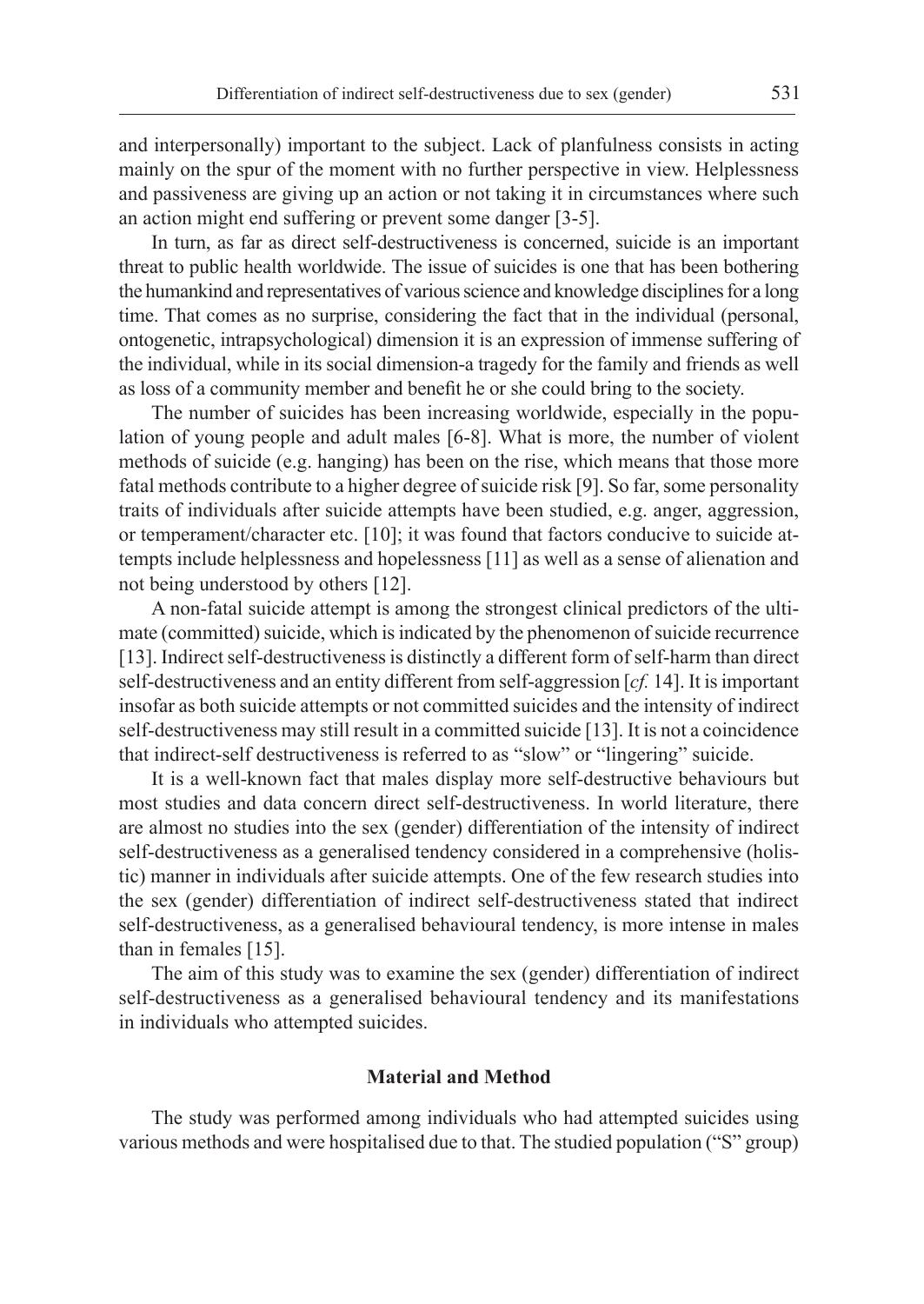consisted of 147 individuals (114 females and 33 males) aged 23-33 years. No psychotic disorders or mental retardation were diagnosed in the studied individuals. For additional comparisons, scores of the reference group composed of 558 individuals (399 females and 159 males with no suicide attempts) ("NS" group) were used.

The study was anonymous and participation was voluntary. Consent obtained from the authorities of facilities and the subjects was a prerequisite for participation in the study. Principles of the Declaration of Helsinki were adhered to. In order to examine indirect self-destructiveness and its manifestations, the Polish version of the Chronic Self-Destructiveness Scale (CS-DS) by K. Kelley was used, in its adaptation by Suchańska.

In order to examine chronic (indirect) self-destructiveness as a generalised tendency, Kelley created a research tool including several categories of behaviours and comprising a set of 52 statements. The Polish version of the tool, as the original one, is characterised by high reliability and validity and includes: Transgression and Risk (A1), Poor Health Maintenance (A2), Personal and Social Neglects (A3), Lack of Planfulness (A4) as well as Helplessness, Passiveness in the Face of Problems/ Difficulties (A5) whose results are summed up to provide one general score (or global index) of indirect self-destructiveness [3-5].

The statistical analysis of received scores applied descriptive methods and statistical inference methods. In order to describe the mean value for quantitative traits, the arithmetic mean ( $\bar{x}$ , M) was calculated, while the standard deviation ( $\sigma$ , SD) was assumed to be the measure of dispersion. The Shapiro-Wilk test was used to assess the compliance of distributions of quantitative traits with the normal distribution. Due to the lack of compliance of distributions of dependent variables with the normal distribution, the statistical processing of received scores applied the non-parametric analysis of variance of ranks (ANOVA by ranks) by Kruskal-Wallis. For all the analyses, the maximum acceptable type I error was assumed at  $\alpha$ =0.05; p $\leq$ 0.05 was considered statistically significant. The statistical analyses were performed using the statistical Statistica PL 10.0 for Windows package [16].

# **Results**

The picture and structure of indirect self-destructiveness in individuals who attempted suicides ("S" group) may be more comprehensive if their scores are analysed in the light of scores achieved by individuals who did not attempt suicides ("NS" group). The profilogram on CS-DS (Figure 1) may provide a lot of information on the psychological functioning of the subjects, especially in the scope of indirect selfdestructiveness.

In order to explore the internal structure of indirect self-destructiveness, we will try to examine scores on specific CS-DS scales in the whole populations (S and NS) as well in the groups of females and males within those populations (Tables 1-6, Figure 1).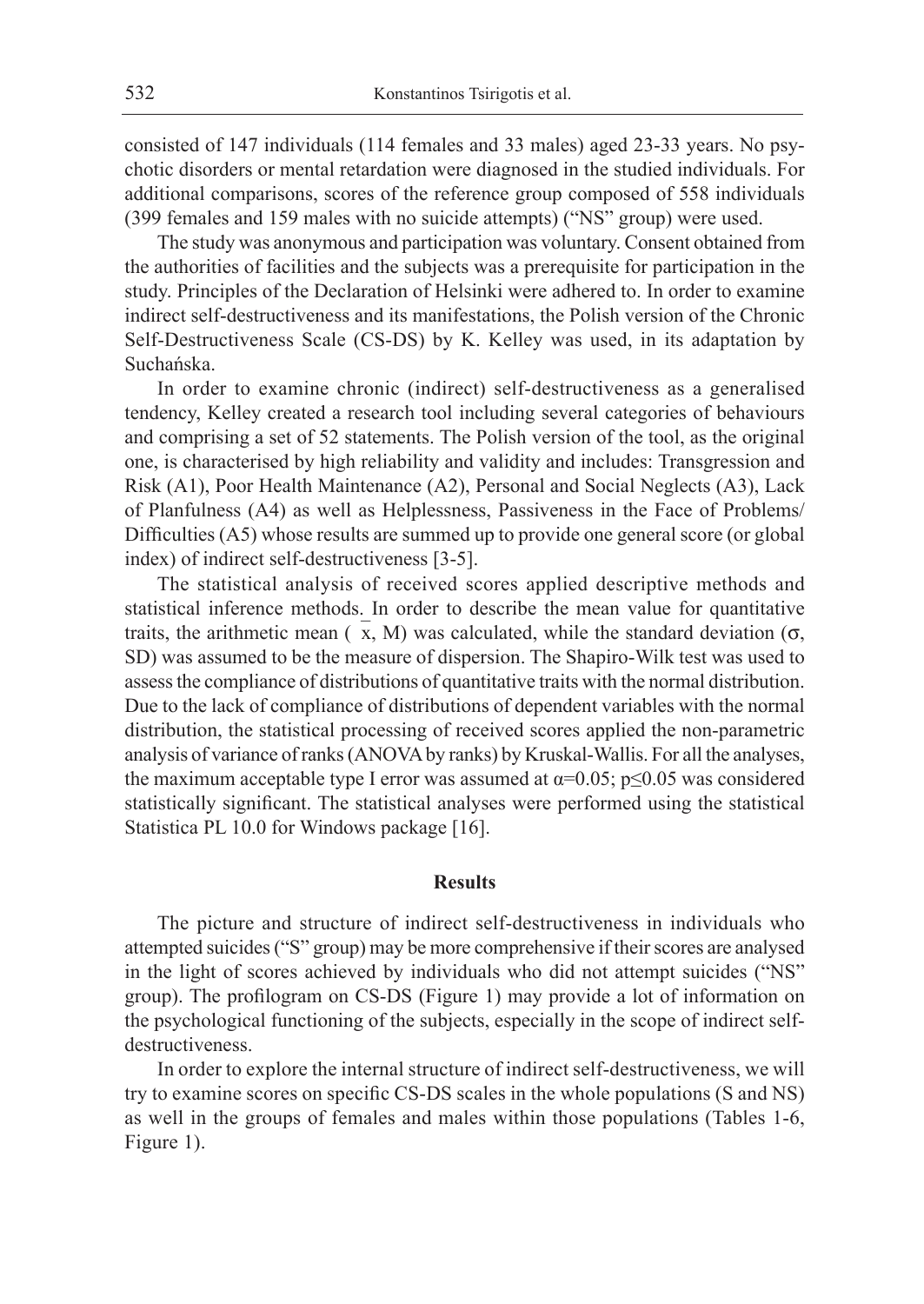Based on the configuration of scales, it is possible to arrange them in the so called rank order in respect of the height (tantamount to the intensity) of each scale for each population and group. In the NS population, the rank order of CS-DS scales in respect of intensity is homogenous, i.e. the same in the whole population as well as in the groups of males and females: A5 – Helplessness, A2 – Poor Health Maintenance,  $A3$  – Personal and Social Neglects,  $A4$  – Lack of Planfulness,  $A1$  – Transgression and Risk.

| Dependent Variable: Indirect<br>Self-Destructiveness | Independent Variables: Gender, Suicide Attempt<br>Kruskal-Wallis Test: H =55.053; p=0.0000 |          |              |           |
|------------------------------------------------------|--------------------------------------------------------------------------------------------|----------|--------------|-----------|
|                                                      | Mean                                                                                       | St. Dev. | Sum of Ranks | Mean Rank |
| Nonsuicides-Women                                    | 121.407                                                                                    | 17.114   | 5913.000     | 64.978    |
| Nonsuicides-Men                                      | 126.733                                                                                    | 22.568   | 2308.000     | 76.933    |
| Suicides-Women                                       | 153.974                                                                                    | 24.958   | 4820.500     | 126.855   |
| Suicides-Men                                         | 154.273                                                                                    | 12.809   | 1493.500     | 135.773   |

Table 1: **Kruskal-Wallis Rank ANOVA for scores on the CS-DS (global index).**

| Dependent Variable:<br>A1-Transgression, Risk | Independent Variables: Gender, Suicide Attempt<br>Kruskal-Wallis Test: H=50.134; p=0.0000 |          |              |           |
|-----------------------------------------------|-------------------------------------------------------------------------------------------|----------|--------------|-----------|
|                                               | Mean                                                                                      | St. Dev. | Sum of Ranks | Mean Rank |
| Nonsuicides-Women                             | 39.044                                                                                    | 8.027    | 6167.500     | 67.775    |
| Nonsuicides-Men                               | 39.467                                                                                    | 9.862    | 2128.500     | 70.950    |
| Suicides-Women                                | 53.342                                                                                    | 11.981   | 4764.000     | 125.368   |
| Suicides-Men                                  | 54.273                                                                                    | 8.694    | 1475.000     | 134.091   |

Table 2: **Kruskal-Wallis Rank ANOVA for scores on the A1 scale (Transgression, Risk)**

# Table 3: **Kruskal-Wallis Rank ANOVA for scores on the A2 scale (Poor Health Maintenance).**

| Dependent Variable:<br><b>JA2-Poor Health Maintenance</b> | Independent Variables: Gender, Suicide Attempt<br>Kruskal-Wallis Test: H=16.152; p =0.001 |          |              |           |
|-----------------------------------------------------------|-------------------------------------------------------------------------------------------|----------|--------------|-----------|
|                                                           | Mean                                                                                      | St. Dev. | Sum of Ranks | Mean Rank |
| Nonsuicides-Women                                         | 27.198                                                                                    | 6.185    | 6788.500     | 74.599    |
| Nonsuicides-Men                                           | 28.733                                                                                    | 6.730    | 2604.500     | 86.812    |
| Suicides-Women                                            | 32.605                                                                                    | 6.957    | 4274.500     | 112,487   |
| Suicides-Men                                              | 26.818                                                                                    | 6.507    | 867.500      | 78.864    |

In turn, in the S population the rank order is diversified. The first important difference between S and NS profilograms consists in the fact that in the S group the rank order (configuration) of scales was determined by females' scores: the scale rank order for the whole S population is the same as the scale configuration in females.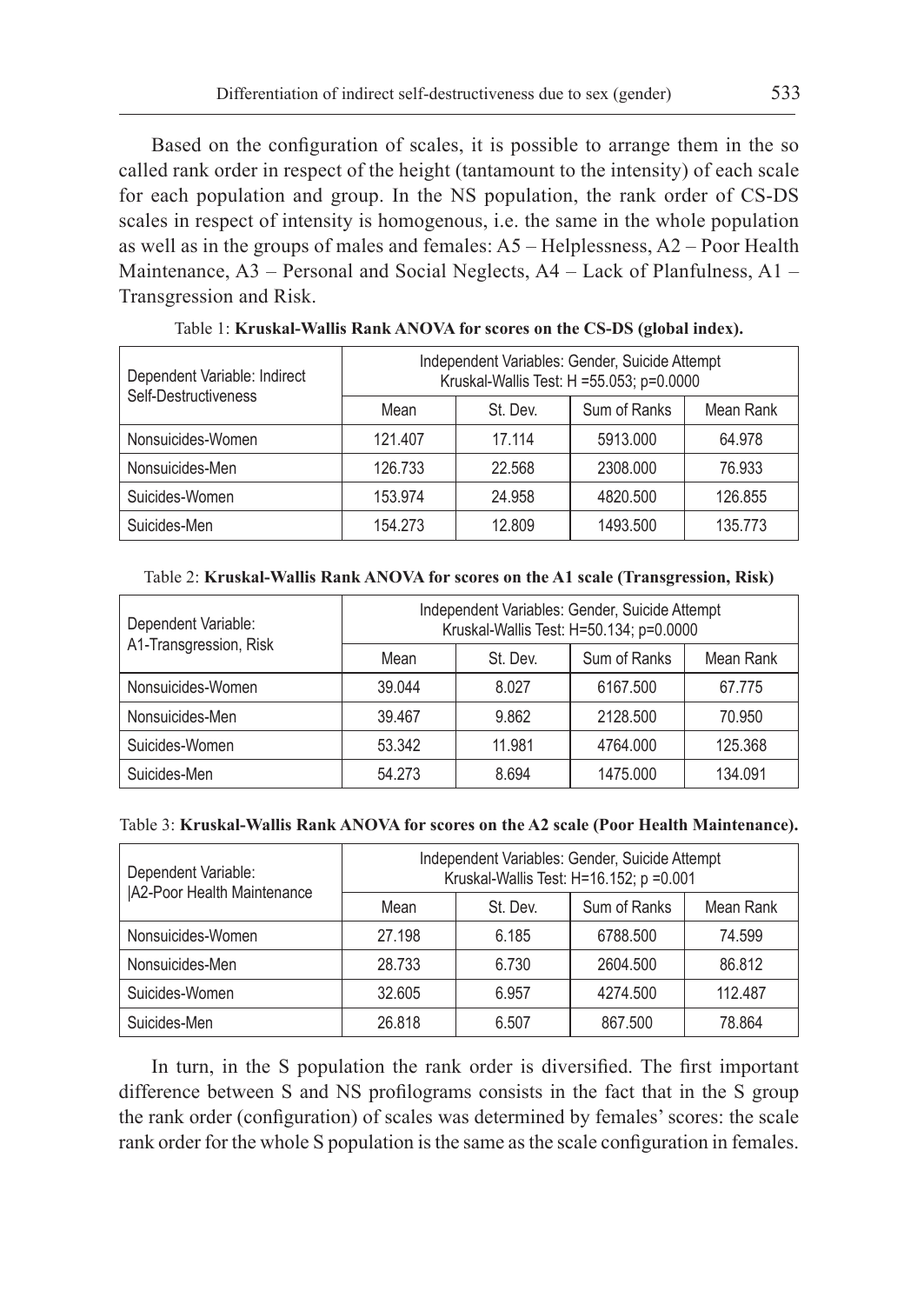The predominance of females in that group is not particularly important as similar predominance occurs also in the NS population but no such relationships are observed there. Although the order is the same (the first and second place respectively) in the case of the two highest scales (A5 – Helplessness, A1 – Transgression and Risk) in the whole S population and in the groups of males and females, it differs for the other scales. In the group of females, the order is as follows: A2 – Poor Health Maintenance, A3 – Personal and Social Neglects and A4 – Lack of Planfulness, i.e. the same as in the whole S population; whereas in males it is: A3 – Personal and Social Neglects, A4 – Lack of Planfulness and A2 – Poor Health Maintenance (the lowest score among all the studied populations and groups).

In turn, although A5 was the highest scale in all the populations and groups, it was A2 – Poor Health Maintenance and A1 – Transgression and Risk that ranked second in the NS and S populations respectively.

The applied Kruskal-Wallis ANOVA by ranks (Tables 1-6) indicated that sex (gender) and suicide attempt are qualitative variables significantly differentiating scores of the subjects on all the CS-DS scales and on the general (global) index of indirect selfdestructiveness (H test: from 16.152 to 55.053; significance, "p" from 0.001 to 0.0000).

| Dependent Variable:<br>A3-Personal and Social Neglects | Independent Variables: Gender, Suicide Attempt<br>Kruskal-Wallis Test: H=25.490; p=0.0000 |          |              |           |
|--------------------------------------------------------|-------------------------------------------------------------------------------------------|----------|--------------|-----------|
|                                                        | Mean                                                                                      | St. Dev. | Sum of Ranks | Mean Rank |
| Nonsuicides-Women                                      | 28.220                                                                                    | 5.469    | 6676.000     | 73.363    |
| Nonsuicides-Men                                        | 28.767                                                                                    | 6.990    | 2269.000     | 75.633    |
| Suicides-Women                                         | 32.789                                                                                    | 7.129    | 4124.500     | 108.539   |
| Suicides-Men                                           | 35.636                                                                                    | 4.506    | 1465.500     | 133.227   |

Table 4: **Kruskal-Wallis Rank ANOVA for scores on the A3 scale (Personal and Social Neglects)**

#### Table 5: **Kruskal-Wallis Rank ANOVA for scores on the A4 scale (Lack of Planfulness)**

| Dependent Variable: A4-Lack<br>of Planfulness | Independent Variables: Gender, Suicide Attempt<br>Kruskal-Wallis Test: H=21.218; p =0.0001 |          |              |           |
|-----------------------------------------------|--------------------------------------------------------------------------------------------|----------|--------------|-----------|
|                                               | Mean                                                                                       | St. Dev. | Sum of Ranks | Mean Rank |
| Nonsuicides-Women                             | 18.429                                                                                     | 4.471    | 6394.500     | 70.269    |
| Nonsuicides-Men                               | 21.700                                                                                     | 5.022    | 3020.500     | 100.683   |
| Suicides-Women                                | 21.211                                                                                     | 5.517    | 3754.000     | 98.789    |
| Suicides-Men                                  | 24.273                                                                                     | 4.564    | 1366.000     | 124.182   |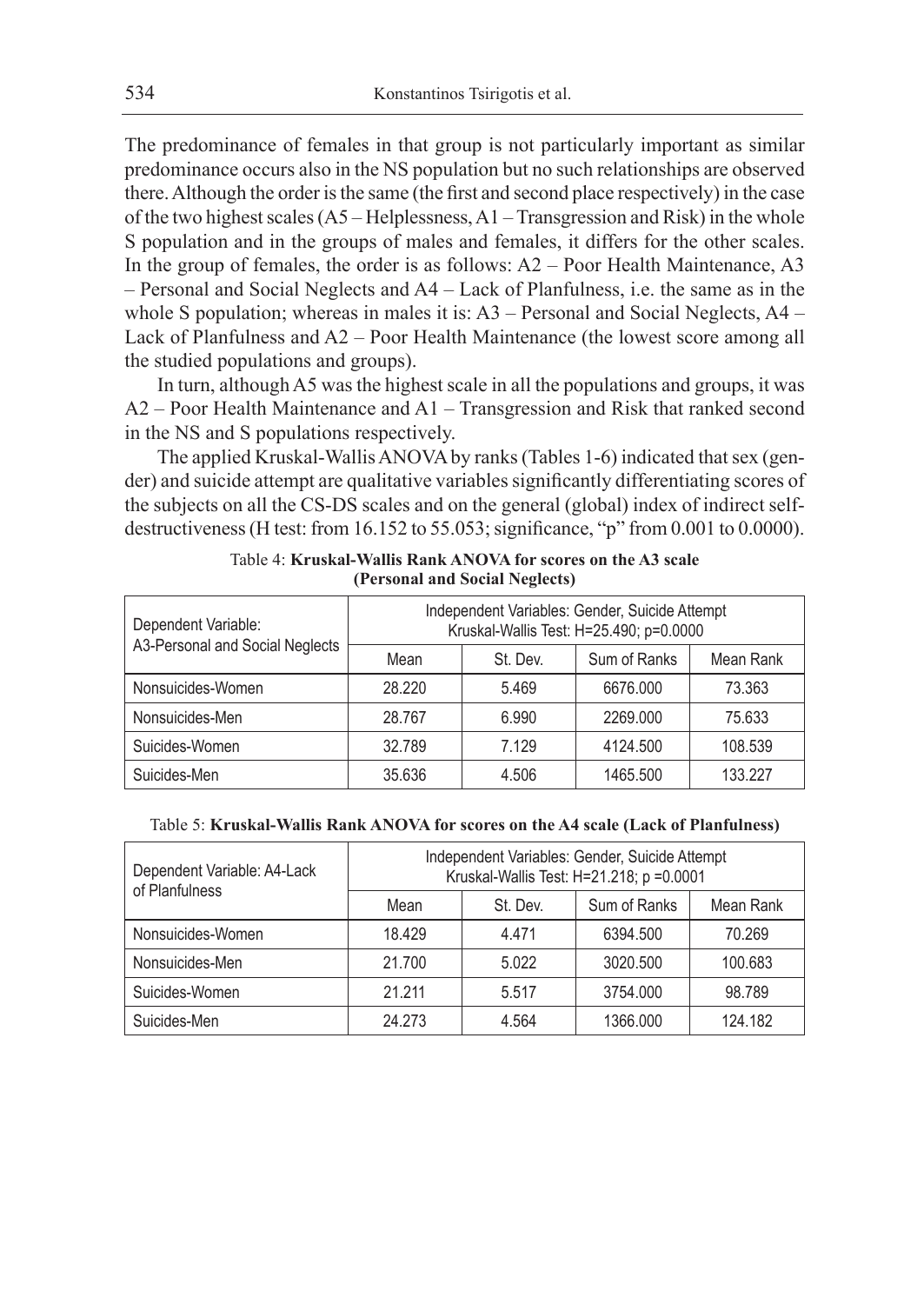| Dependent Variable:<br>A5- Helplessness, Passiveness | Independent Variables: Gender, Suicide Attempt<br>Kruskal-Wallis Test: H=44.718; p=0.0000 |          |              |           |
|------------------------------------------------------|-------------------------------------------------------------------------------------------|----------|--------------|-----------|
|                                                      | Mean                                                                                      | St. Dev. | Sum of Ranks | Mean Rank |
| Nonsuicides-Women                                    | 6.633                                                                                     | 1.984    | 1391.500     | 46.383    |
| Nonsuicides-Men                                      | 8.297                                                                                     | 1.986    | 7345.500     | 80.720    |
| Suicides-Women                                       | 9.000                                                                                     | 2.101    | 1083.500     | 98.500    |
| Suicides-Men                                         | 15.316                                                                                    | 0.968    | 4714.500     | 124.066   |

Table 6: **Kruskal-Wallis Rank ANOVA for scores on the A5 scale (Helplessness)**



Figure 1: **Comparison of women and men, suicides and nonsuicides scores on the CS-DS.**

As shown in the figure and tables, scores of the S group are noticeably higher than scores of the NS group on almost all the scales, which is consistent with results of another study [17]. On the other hand, differences between women and men in scores on theCS-DS scales differ a little between the populations. In the general population (NS), statistically significant differences occurred for the general (global) indicator of indirect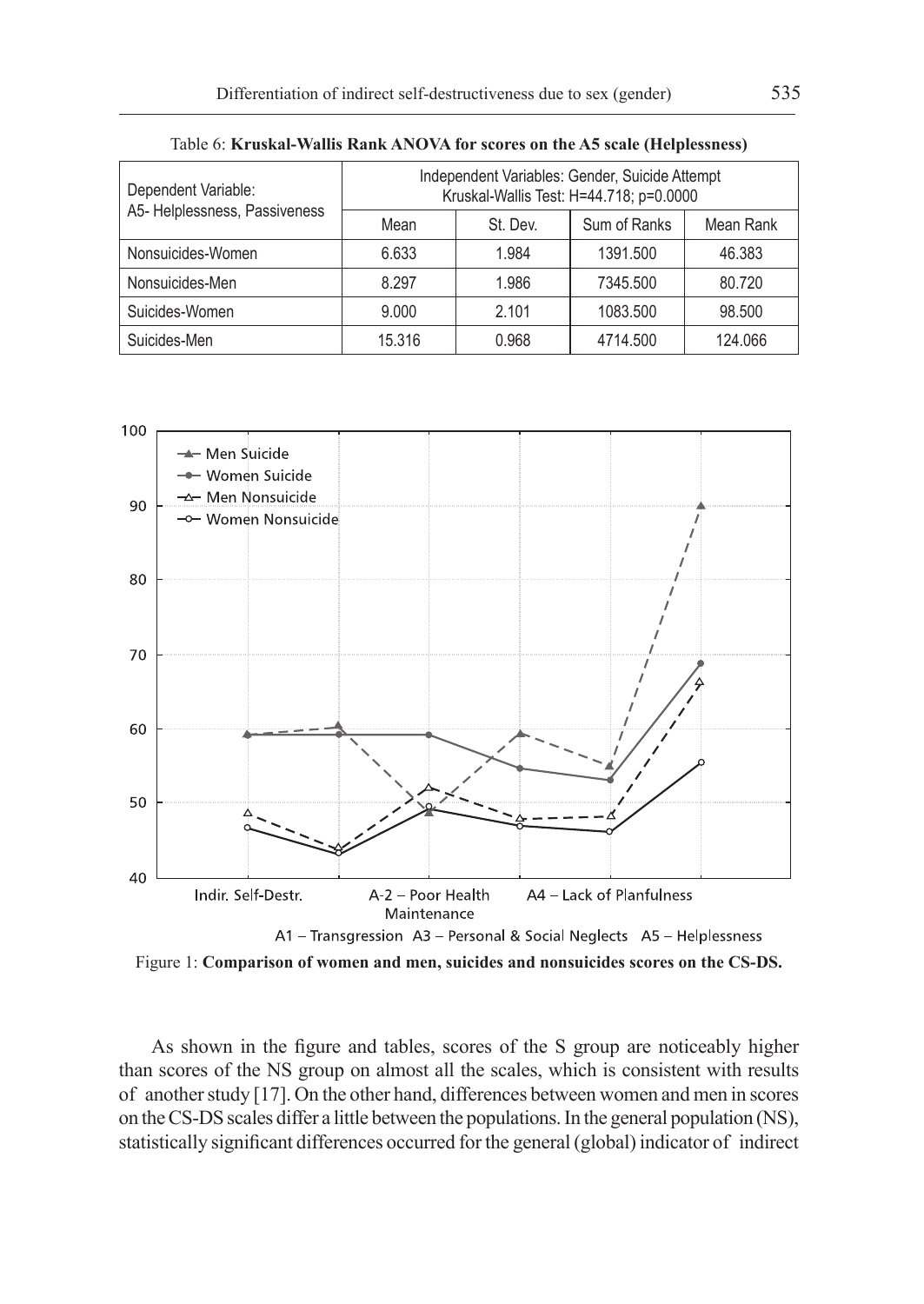self-destructiveness, A2 – Poor Health Maintenance, A4 – Lack of Planfulness and A5 – Helplessness scales; males scored higher on all the scales [*cf.* 15].

In turn, in the S group, statistically significant differences occurred on theA2 – Poor Health Maintenance, A3 – Personal and Social Neglects, A4 – Lack of Planfulness and A5 – Helplessness scales [*cf.* 18]. Males scored higher on all the scales except for A2. It was only on the A2 – Poor Health Maintenance scale that they achieved lower scores than females. But that is not all: males after suicide attempts achieved the lowest scores on the A2 scale in both the studied populations.

Another feature characteristic of the S group is the fact that females had the global (general) index of indirect self-destructiveness almost identical to that of males! In turn, in the NS population males achieved higher scores than females [*cf.* 15]. As already mentioned, on the A5 – Helplessness scale, females in the S group achieved scores lower than males but very similar to scores of males in the NS group.

## Discussion of results

It will be difficult to refer to results of other research in that scope because the authors have not found studies dedicated to that issue in available literature. The absence of differences in the rank order of CS-DS scale heights between females and males in the NS population may indicate the absence of differences in the internal structure of indirect self-destructiveness between females and males: it is similar in females and males.

The high rank of A2 in that population may result from the fact that people usually neglect their health more than other matters.

While in the reference population (NS) Poor Health Maintenance (A2) ranked second, it was Transgression and Risk (A1) that ranked second in the S population. Such a result may correspond with or be an expression of the act committed by those individuals: transgression (or attempted transgression) of not only generally accepted principles and norms but also of the boundary between life and death or between the world of the living and the world of the dead. Moreover, such an act (suicide attempt) is certainly a risky action even if it is a "mere demonstration" (it is a well-known fact that "mere attempts" often result in death).

As we have seen, the configuration of CS-DS scales in the whole S population is the same as the rank order of the scales in females. Thus, it can be inferred that the picture and structure of indirect self-destructiveness are shaped by females who "give them the tone", although they achieve scores higher than males on only one scale (A2). Furthermore, the fact that configurations of the CS-DS scales differ between females and males may suggest that there is stronger differentiation in the internal structure of indirect self-destructiveness between females and males in the S population.

Differences in the heights of the scales between the reference population (NS) and the S population may indicate that, in individuals after suicide attempts, it is not only direct but also indirect self-destructiveness that is more intense, its expres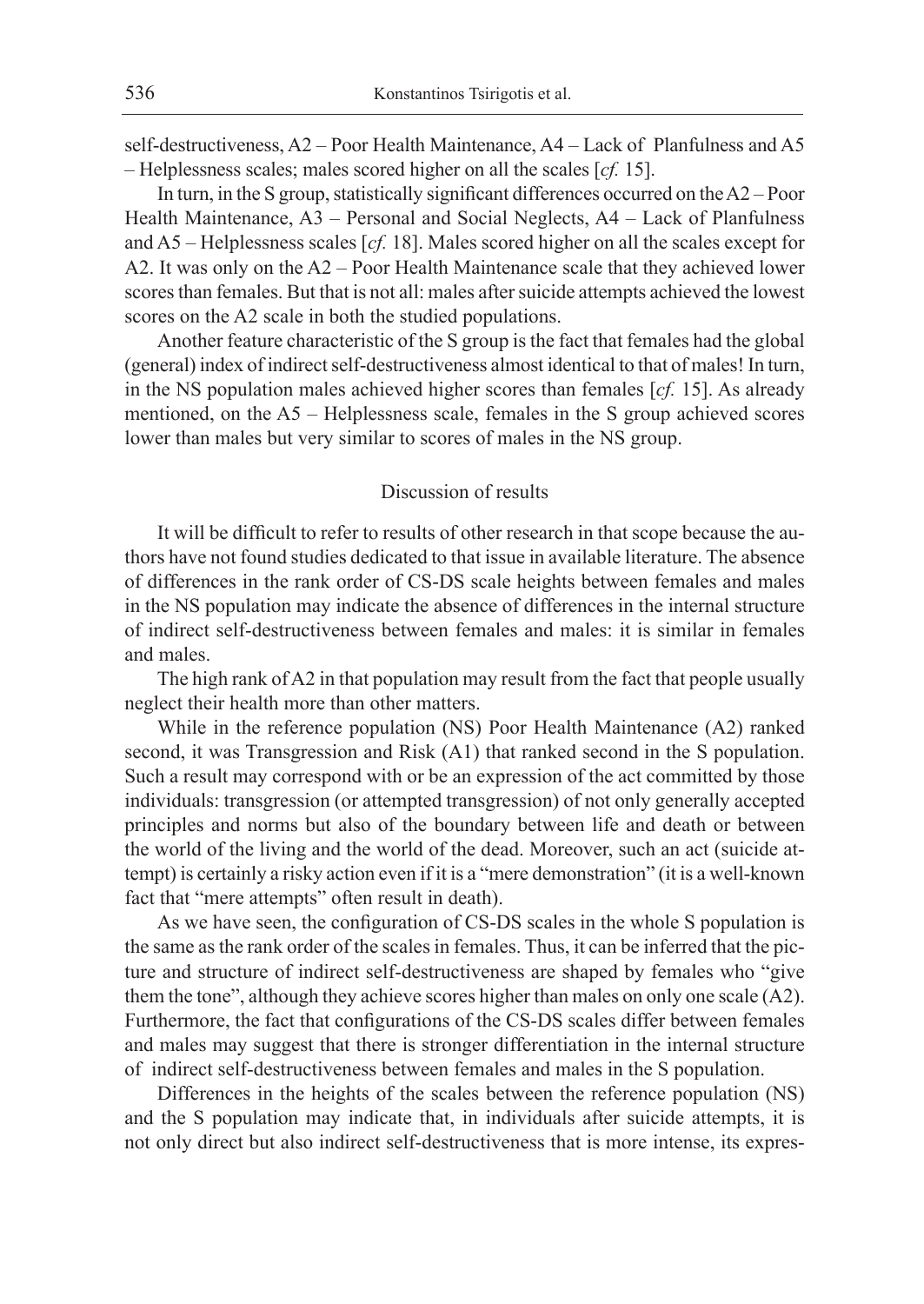sion, symptom and consequence being the suicide attempt. The distribution of scores in the reference population (NS) may suggest that males are characterised by stronger indirectly self-destructive tendencies, both as a generalised behavioural tendency and in the form of its specific manifestations or categories.

Based on conducted research, it was found that, in individuals who attempted suicide, the intensity of indirect self-destructiveness as a generalised tendency and the intensity of its specific manifestations (Transgression and Risk, Poor Health Maintenance, Personal and Social Neglects, Lack of Planfulness, Helplessness, Passiveness in the Face of Problems/Difficulties) were significantly higher than in individuals who did not attempt suicide. That can indicate that indirect self-destructiveness may be a predictor of or a risk factor for committing (attempting) suicide [*cf.* 13, 17].

Another likely explanation of the so called gender (sex) paradox in suicides [*cf.* 19] may be the hypothesis that in the general population suicides attempted by males more often end in death as males display stronger indirectly self-destructive tendencies (higher intensity, higher charge of indirect self-destructiveness) than females. That concerns committed suicides rather than suicide attempts because, as we have observed in the population of individuals after suicide attempts, females achieved the intensity of indirect self-destructiveness similar to that of males after suicide attempts.

It is worth pondering over the received result revealing that, although higher in males in the reference population (with no suicide attempts) [15], the intensity of indirect self-destructiveness as a generalised behavioural tendency is equal in males and females in the population of individuals who attempted suicides. Could females who attempted suicides "catch up" with males in respect of indirect self-destructiveness? It is important insofar as in the aspect of suicide attempts (and maybe committed suicides), especially in the case of females, increased indirect self-destructiveness may be a risk factor and warning signal for suicide attempts.

As we could see earlier, that general behavioural tendency consists of several categories of behaviours that are potentially harmful to the subject. We will try to explore categories of those relationships, focusing on those categories of indirect selfdestructiveness where statistically significant differences occurred between females and males after suicide attempts. In the studied group of individuals who attempted suicides, there were statistically significant differences in scores between females and males on four categories of indirectly self-destructive behaviours. Females scored higher on poor health maintenance (A2) and males scored significantly higher on three categories: personal and social neglects (A3), lack of planfulness (A4) and helplessness (A5). That was similar in the reference population (of individuals who did not attempt suicides) with the difference being that in that population males scored significantly higher also on poor health maintenance (A2) [15]. As it can be seen, the result is opposite in the group of females who attempted suicides. Such a low intensity of poor health maintenance in males in the S group is quite a paradox, taking into account attempted suicide; that means that males after suicide attempts take the greatest care of their health (or at least neglect it the least) as compared to the other groups. It is characteristic that males after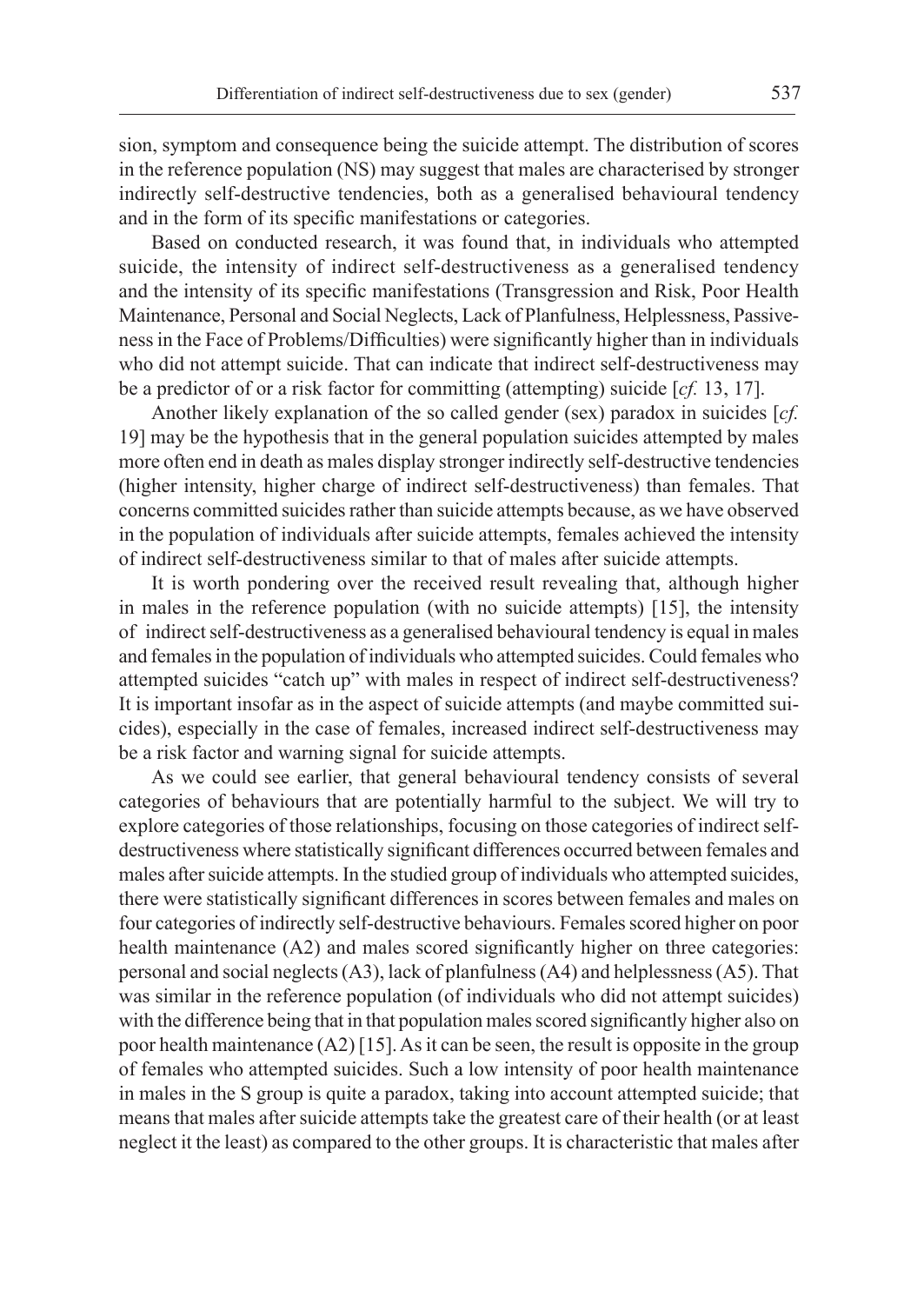suicide attempts poorly maintain their health to a degree lower than females after suicide attempts and males with no suicide attempts, but similarly to females with no suicide attempts, thus to a very low degree; whereas females after suicide attempts poorly maintain their health to the highest degree as compared to the other groups (i.e. males who attempted suicides as well as females and males who did not attempt suicides). That is so despite the fact that females are more "accustomed" to using health care, are more "trained" in that if only due to necessary regular gynaecological check-ups or obtaining prescriptions for contraceptives [20, 21]. Therefore, it can be assumed that poor health maintenance in females may be a warning signal as regards suicide attempts. That would be yet another risk indicator of suicide (attempt) in females. On the other hand, could the low degree of poor health maintenance in males, paradoxically, be a prodromal symptom of suicide attempt? The question is important insofar as that category of indirect self-destructiveness correlates with recurrence of suicide attempts, which is a high risk factor for committed suicide [13, 14, 22, 23].

A little more attention should be given to the issue of personal and social neglects (A3). Such behaviours of the subject may result in failures or even disasters in his or her life whose causes the subject may not be aware of. That means that males more frequently experience personal and social failures due to abandoning actions that might improve their personal and social situation or their interpersonal relations. An example may be the so called series of misfortunes, i.e. such a manner of acting that decreases the likelihood of succeeding in one's task, according to the concept of cognitive dissonance; when experiencing failures, the subject seeks further failures in order not to face a cognitive dissonance situation that might result from achieving success. That particularly dramatic way of regulating one's expectations by means of the so called strategic failures proves willingness to bear high psychological costs for the sake of a sense of safeness [4]. It is possible that in such an event males display an extreme neglect of all matters important to them (personal dimension); on the other hand (social aspect), it may be the case that in such a way the attempter directly involves in his or her problems and forcefully "burdens" with them other people who may be witnesses or help him; it is quite possible that it is a desperate attempt to establish relations with other people or maybe a desperate "cry for help". The lower intensity of that category in females may result from the attitude of caring "for everyone and everything" that is typical of females; after all, it is females who take the most care e.g. of a child from his or her birth (at least at the beginning of the child's life) and before they become mothers they are also brought up in the spirit of "caring"; thus, care for oneself and others may be supposed to protect females from attempting suicides.

Lack of planfulness (A4) is often connected with tendencies to forget about or ignore matters that are significant and important at a certain point in life as well as to be careless in everyday life. That may be associated with negative events, apparently unconnected with the subject's actions, but may directly contribute to endangering the individual's health or life. (Female) sex is a protective factor in the case of such attitudes and behaviours. One may attempt to describe that phenomenon in a vivid manner by stating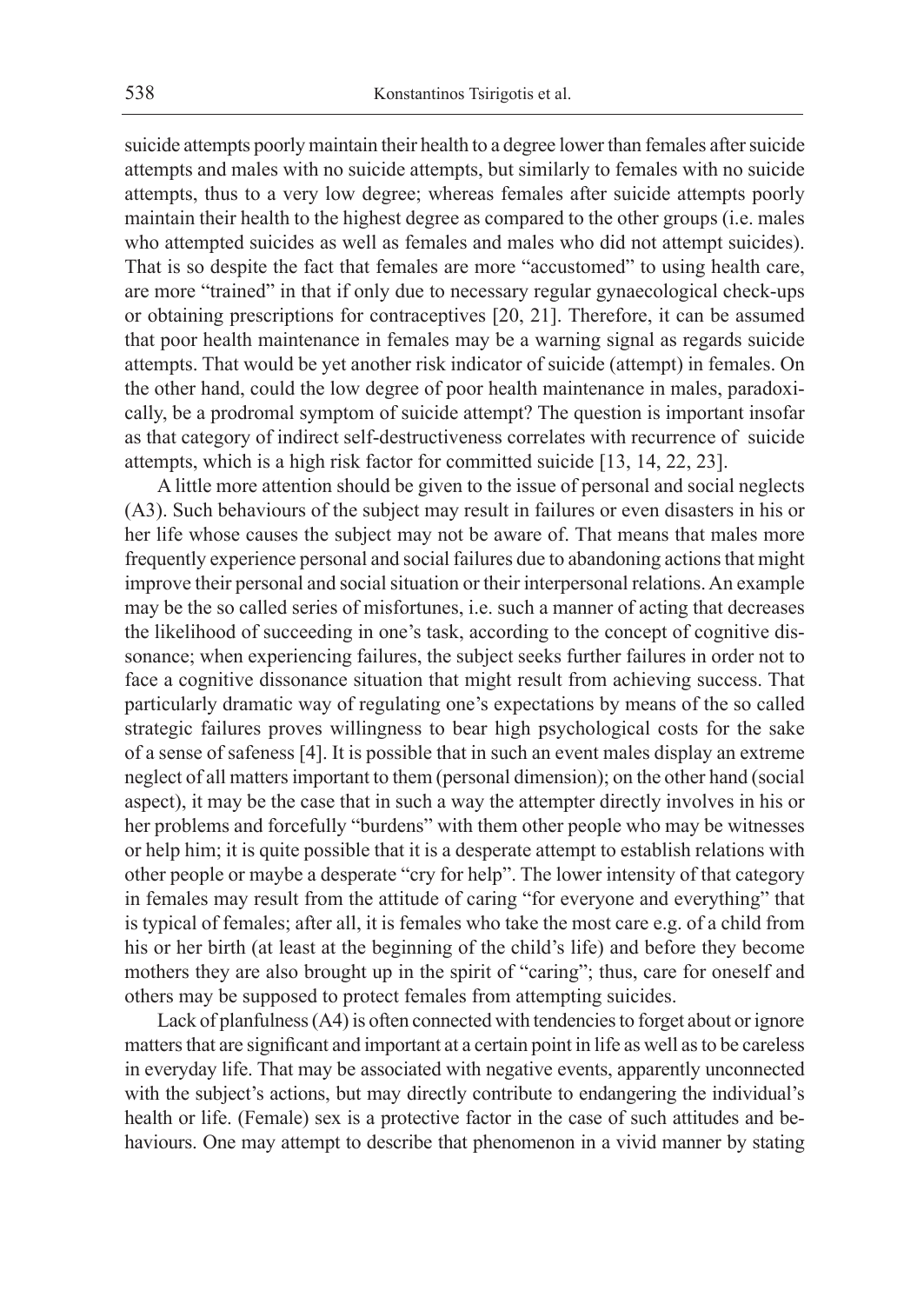that the studied males seem to be "careless, cheerful boys" as opposed to females who appear as "constantly worrying demons for work and conscientiousness" [*cf.* 24, 25].

The issue of helplessness (A5) in suicide attempts is quite clear: suicide is an expression and maybe also an effect of the human's helplessness in a situation he or she face  $[cf, 13, 14, 26]$ . In their situation in life, that act seemed to be the best solution irrespective of whether the actual intention was to ultimately end one's life or the act was a desperate "cry for help" or attempt to attract attention.

Males also ranked higher than females on helplessness (A5). That may prove the lack of motivation to take specific actions or abandoning them completely when such actions might protect the individual from danger or contribute to ending the suffering (also of others). That may often contribute to behaviours connected with avoiding or abandoning actions in situations in life that require involvement or taking specific actions aimed at resolving existing problems. Attention ought to be drawn to results of other studies indicating a relationship between indirect self-destructiveness and a sense of impotence and hopelessness [13].

Scores achieved by females after suicide attempts on the A5 scale suggest that the intensity of helplessness they feel is lower than in males in the same group (who achieve the highest scores) but similar, although higher, as compared to males with no suicide attempts (in whom it is higher than in females with no suicide attempts). Thus, sex (gender) differences in the scope of indirectly self-destructive tendencies and behaviours in individuals after suicide attempts are noticeable.

Suicides and suicide attempts can be prevented [*cf.* 27]; while indirect self-destructiveness is an important predictor and signal. On the other hand, a suicide attempt (or its type) does not rule out a possibility to live a happy life; hence, it is worth offering those individuals professional help and encouraging them to use it.

Importance of therapeutic work can be indicated by results of a longitudinal study on the population of adolescents after suicide attempts: it was found that 70.50% felt happy [28]. Moreover, optimistic transformation of negative events in life may have therapeutic implications for suicide prevention [29] as it is a well-known fact that pessimism is among risk factors of suicide [30].

Kelley [31] states that chronic self-destructiveness is not androgynous but rather sex-typed; the results of this study indicate that chronic or indirect self-destructiveness in individuals after suicide attempts is, nevertheless, rather masculine.

# **Conclusions**

The intensity of indirect self-destructiveness as a generalised behavioural tendency in females who attempted suicides (in contrast to the reference population) achieved the level observed in males who attempted suicides, which can be a warning signal for suicide attempts in females. Poor health maintenance can also be a warning signal in females who scored higher on it than the group of males.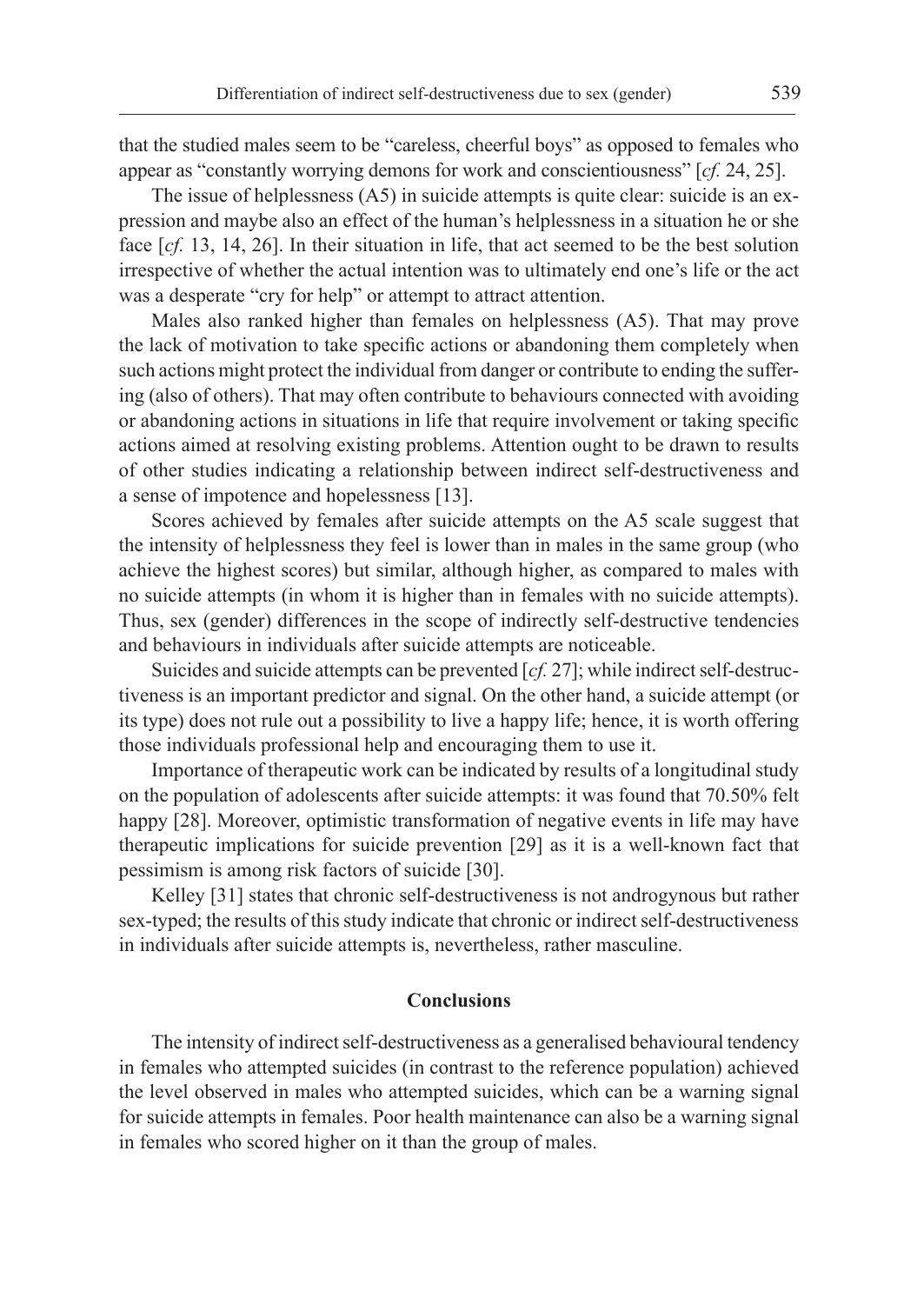The signal which is worth consideration is excessive health maintenance in males; males after suicide attempts display poor health maintenance to the lowest extent. Results of this study may be diagnostically useful in suicide prevention and have preventive and therapeutic implications.

Results of this study can be useful in the prevention of not only indirectly selfdestructive behaviours but also possible suicide attempts. They can also be applied in therapeutic work with individuals who display such tendencies or made an attempt on their own life [*cf.* 29, 32-34]. Both preventive and therapeutic activities can take into account the specificity of those phenomena resulting from one's sex/gender. It is important to adapt preventive and therapeutic measures to psychological (personal) traits that arise from the individual's sex/gender.

## **References**

- 1. Saxon S, Kuncel E, Kaufman E. *Self-destructive behaviour patterns in male and female drug abusers*. Am. J. Drug Alcohol Abuse 1980; 7(1): 19–29.
- 2. Pena JB, Matthieu MM, Zayas LH, Masyn KE, Caine ED. *Co-occurring risk behaviors among White, Black, and Hispanic US high school adolescents with suicide attempts requiring medical attention, 1999–2007: Implications for future prevention initiatives*. Soc. Psychiatry Psychiatr. Epidemiol. 2012; 47: 29–42.
- 3. Kelley K, Byrne D, Przybyla DPJ, Eberly C, Eberly B, Greendlinger V. i wsp. *Chronic selfdestructiveness: conceptualization, measurement, and initial validation of the construct*. Motiv. Emotion 1985; 9(2): 135–151.
- 4. Suchańska A. *Przejawy i uwarunkowania psychologiczne pośredniej autodestruktywności*. Poznań: Wydawnictwo Naukowe UAM; 1998.
- 5. Suchańska A. *W poszukiwaniu wyjaśnień samoniszczenia. Samoniszczenie a kompetencje samoopiekuńcze.* Forum Edukacyjne 2001; 2(25): 61–73.
- 6. *Figures and facts about suicide*. Geneve: World Health Organisation; 1999.
- 7. *Mental health and development. Targeting people with mental health condition as a vulnerable group*. Geneve: World Health Organisation; 2010.
- 8. Bogdanovica I, Jiang GX, Löhr C, Schmidtke A, Mittendorfer-Rutz E. *Changes in rates, methods and characteristics of suicide attempters over a 15-year period: comparison between Stockholm, Sweden, and Würzburg, Germany*. Soc. Psychiatry Psychiatr. Epidemiol. 2011; 46: 1103–1114.
- 9. Largey M, Kelly CB, Stevenson M. *A study of suicide rates in Northern Ireland 1984-2002*. Ulster Med. J. 2009; 78(1): 16–20.
- 10. Giegling I, Olgiati P, Hartman AM, Calati R, Möller HJ, Rujescu D. i wsp. *Personality and attempted suicide. Analysis of anger, aggression and impulsivity*. J. Psychiatr. Res. 2009; 43(16): 1262–1271.
- 11. Polewka A, Chrostek-Maj J, Kroch S, Mikołaszek-Boba M, Ryn E, Datka W. i wsp. *Poziom poczucia koherencji a ryzyko próby samobójczej*. Przegl. Lek. 2001; 4: 335–339.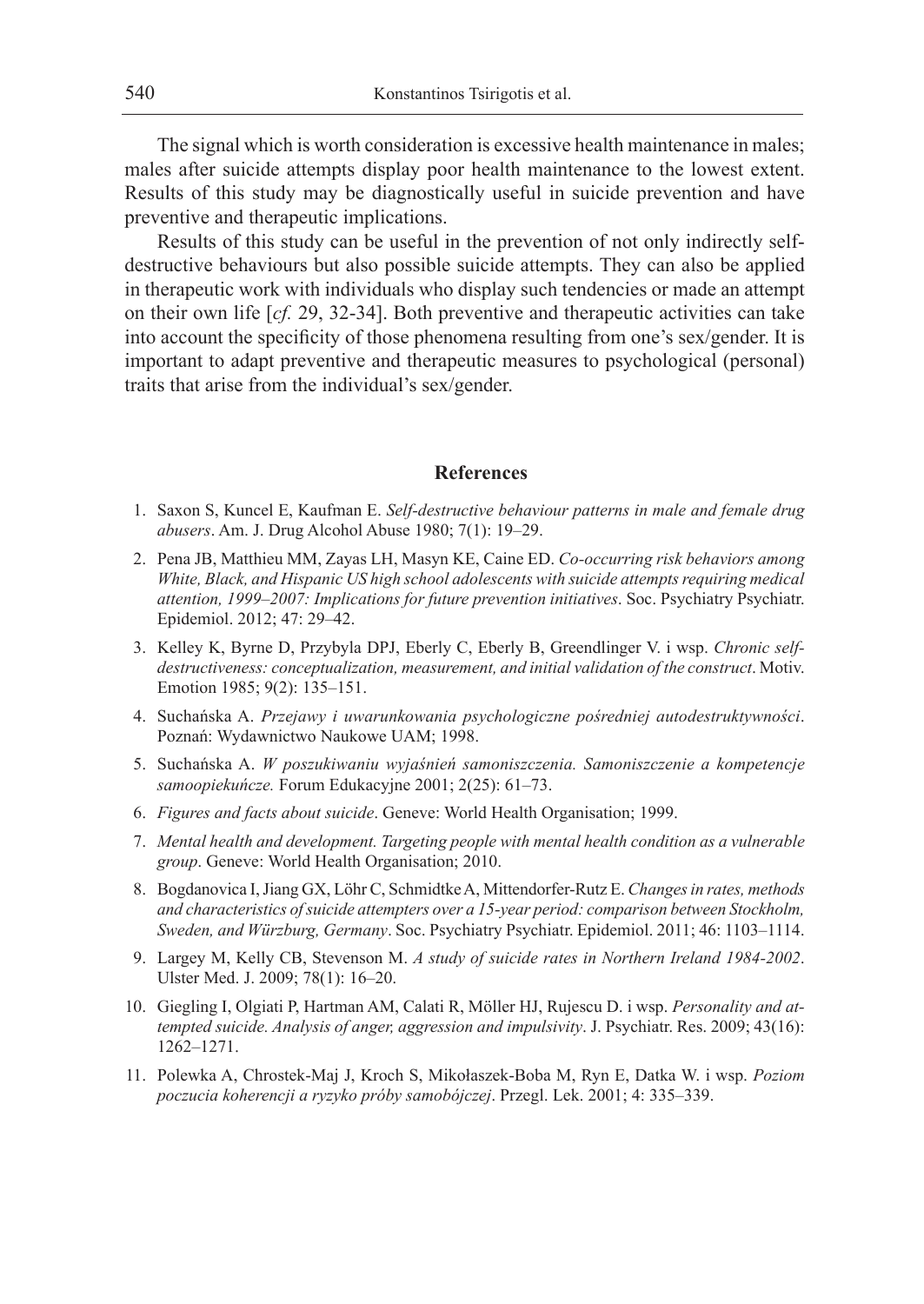- 12. Płużek Z. *Osobowościowe uwarunkowania pytania o sens życia*. W: Popielski K. red. *Człowiek-Wartości-Sens*. Lublin: Wydawnictwo KUL; 1996. s. 371–380.
- 13. Tsirigotis K, Gruszczyński W, Tsirigotis-Wołoszczak M. *Indirect (chronic) self-destructiveness and modes of suicide attempts*. Arch. Med. Sci. 2010; 6(1): 111–116.
- 14. Tsirigotis K, Gruszczyński W, Lewik-Tsirigotis M. *Manifestations of indirect self-destructiveness and methods of suicide attempts*. Psychiatr. Q. 2013; 4: 197–208.
- 15. Tsirigotis K, Gruszczyński W, Tsirigotis-Maniecka, M. *Gender differentiation of indirect selfdestructiveness*. Int. J. Occup. Med. Environ. Health 2013; 1: 39–48.
- 16. *Statistica 10 PL*. Kraków: StatSoft Polska; 2011.
- 17. Tsirigotis K, Gruszczyński W, Tsirigotis M, Kruszyna M. *Przejawy autodestruktywności pośredniej u osób po próbach samobójczych*. Psychiatr. Psychol. Klin. 2011; 2: 83**–**91.
- 18. Tsirigotis K, Gruszczyński W, Tsirigotis-Maniecka M. *Gender differentiation in indirect selfdestructiveness and suicide attempt methods*. Psychiatr. Q. 2014; 85(2): 197**–**209.
- 19. Tsirigotis K, Gruszczyński W, Tsirigotis M. *Gender differentiation in methods of suicide attempts*. Med. Sci. Monit. 2011; 17(8): 65**–**70.
- 20. Kane P. *Women's health: From womb to tomb*. New York: St. Martin's Press; 1991.
- 21. Brannon L. *Gender: psychological perspectives*. Boston: Allyn & Bacon; 2011.
- 22. Beautrais AL. *Suicides and serious suicide attempts: two populations or one?* Psychol. Med. 2001; 31: 837–845.
- 23. Monnin J, Thiemard E, Vandel P, Nicolier M, Tio G, Courtet P. i wsp. *Sociodemographic and psychopathological risk factors in repeated suicide attempts: Gender differences in a prospective study*. J. Affect. Disord. 2012; 136: 35–43.
- 24. Lewik-Tsirigotis E, Tsirigotis K. *Cechy osobowości kandydatów na nauczycieli.* W: Mikołajewicz W. red. *Kształcenie i doskonalenie nauczycieli (dla) edukacji alternatywnej*. Kraków: IMPULS; 2001. s. 138–149.
- 25. Tsirigotis K, Lewik-Tsirigotis E. *Zagadnienie płciowego różnicowania funkcjonowania osobowościowego kandydatów na nauczycieli*. Nauczyciel Szkoła 2004; 1–2(22–23): 175–193.
- 26. Klonsky D, Kotov R, Bakst S, Rabinowitz J, Bromet EJ. *Hopelessness as a predictor of attempted suicide among first admission patients with psychosis: a 10-year cohort study*. Suicide Life Threat. Behav. 2012; 42(1): 1–10.
- 27. Ram D, Darshan MS, Rao TSS, Honagodu AR. *Suicide prevention is possible: A perception after suicide attempt*. Indian J. Psychiatry 2012; 54(2): 172–177.
- 28. Géhin A, Kabuth B, Pichené C, Vidailhet C. *Ten year follow-up study of 65 suicidal adolescents*. J. Can. Acad. Child Adolsc. Psychiatry 2009; 18(2): 117–125.
- 29. Hirsch JK, Woldorf K, Lalonde SM, Brunk L, Parker-Morris A. *Optimistic explanatory style as a moderator of the association between negative life events and suicide ideation*. Crisis 2009; 30(1): 48–53.
- 30. Seligman MEP. *Co możesz zmienić, a czego nie możesz zmienić*. Poznań: Wydawnictwo Media Rodzina; 1995.
- 31. Kelley K. *Perspectives on females, males and sexuality*. W: Kelley K. red. *Females, males and Sexuality. Theories and research*. Albany: New York Press; 1987. s. 1–12.